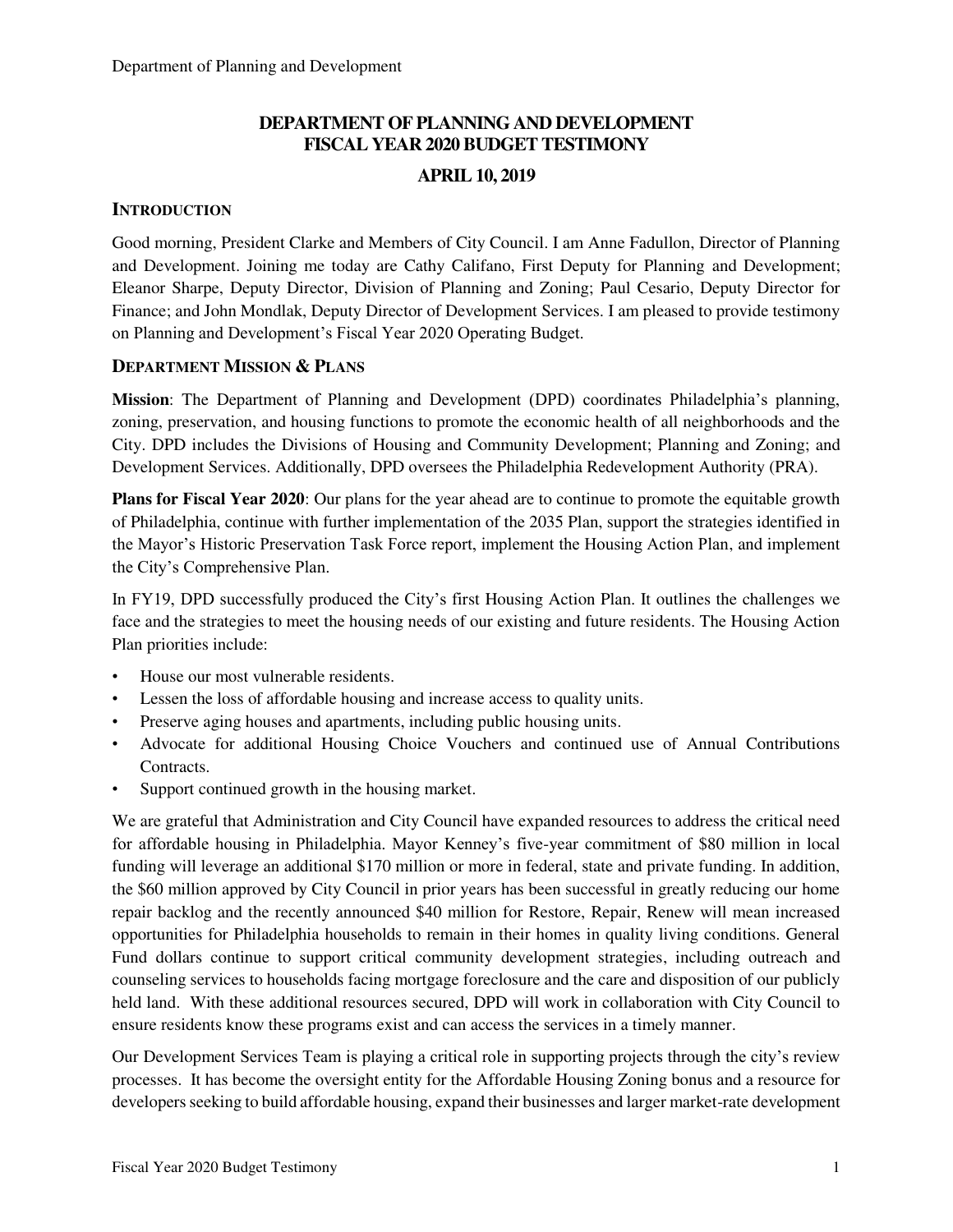to support the City's growing tax base. It will continue to advocate for reforms to improve transparency and predictability for development projects seeking city approvals. Lastly, in support of the Mayor's Historic Preservation Taskforce, Development Services will convene city departments to work through issues specific to historic properties to further promote historic preservation.

The Division of Planning and Zoning (DPZ) responsibilities include maintaining the guardrails for our historic assets, crafting the vision of our city for the future, providing guidance for development to ensure our built environment meets the needs of our residents, and engaging residents through outreach and education to support neighborhood improvements.

In FY19, the DPD supported Mayor Kenney's Historic Preservation Taskforce to complete its review of current processes and best practices to be considered by Philadelphia to improve our preservation efforts. We look forward to working with City Council toward the adoption of many of these recommendations by improving existing laws and regulations and drawing on the combined staff from the DPZ.

The Philadelphia City Planning Commission completed the City's Comprehensive Plan - Philadelphia2035 in FY19. The staff of the Commission in the fall of 2018 completed the last in the series of 18 district plans that comprise the Comprehensive Plan. District Plans address specific land use, zoning, urban design, capital facilities, and other physical infrastructure issues throughout the City. The staff is now focused on working with city departments and external partners on implementing the recommendations from all the District Plans. To date, staff has leveraged \$21M in grant funding dedicated to implementing recommendations of the Comprehensive Plan. Staff is also focused on zoning remapping, to more effectively align the City's zoning maps with district plan land use recommendations. As of December 2018, 16,856 acres of land have been recommended for remapping to correct improper, out-of-date zoning or to advance the development vision of district plans. To date, over 6,088 acres (36%) have been successfully remapped, with another 987 acres (6%) in progress.

The FY20 budget provides additional funding for staff in support of the Zoning Board of Adjustments (ZBA). There has been a significant increase in permit application and variance appeals filed, compromising the ability of staff to deliver services effectively and efficiently. This increase in staff will allow ZBA to operate more effectively to deliver services to residents and developers more efficiently. Staff will now be able to cover multiple roles.

In FY19, an additional 60 "citizen planners" will graduate from the program. Since its creation in 2010, the Citizens Planning Institute has graduated more than 500 citizen planners from over 130 city neighborhoods.

To facilitate this work, DPD will continue to be agile in responding to issues identified by City Council, the needs of Philadelphia's residents, and changes in the real estate and lending markets. We will continue to look to leverage public resources by forging new partnerships with communities, institutions and foundations to work towards a better city for all.

And, we will continue to integrate our department services and skills, so that we can more holistically approach issues and effectively deliver quality services to our stakeholders.

We are committed to building an inclusive environment that understands and responds to the diversity on our team and utilizes this knowledge to better serve the public.

Thank you for your time and attention. I am happy to answer any questions you may have about our budget or plans for FY20.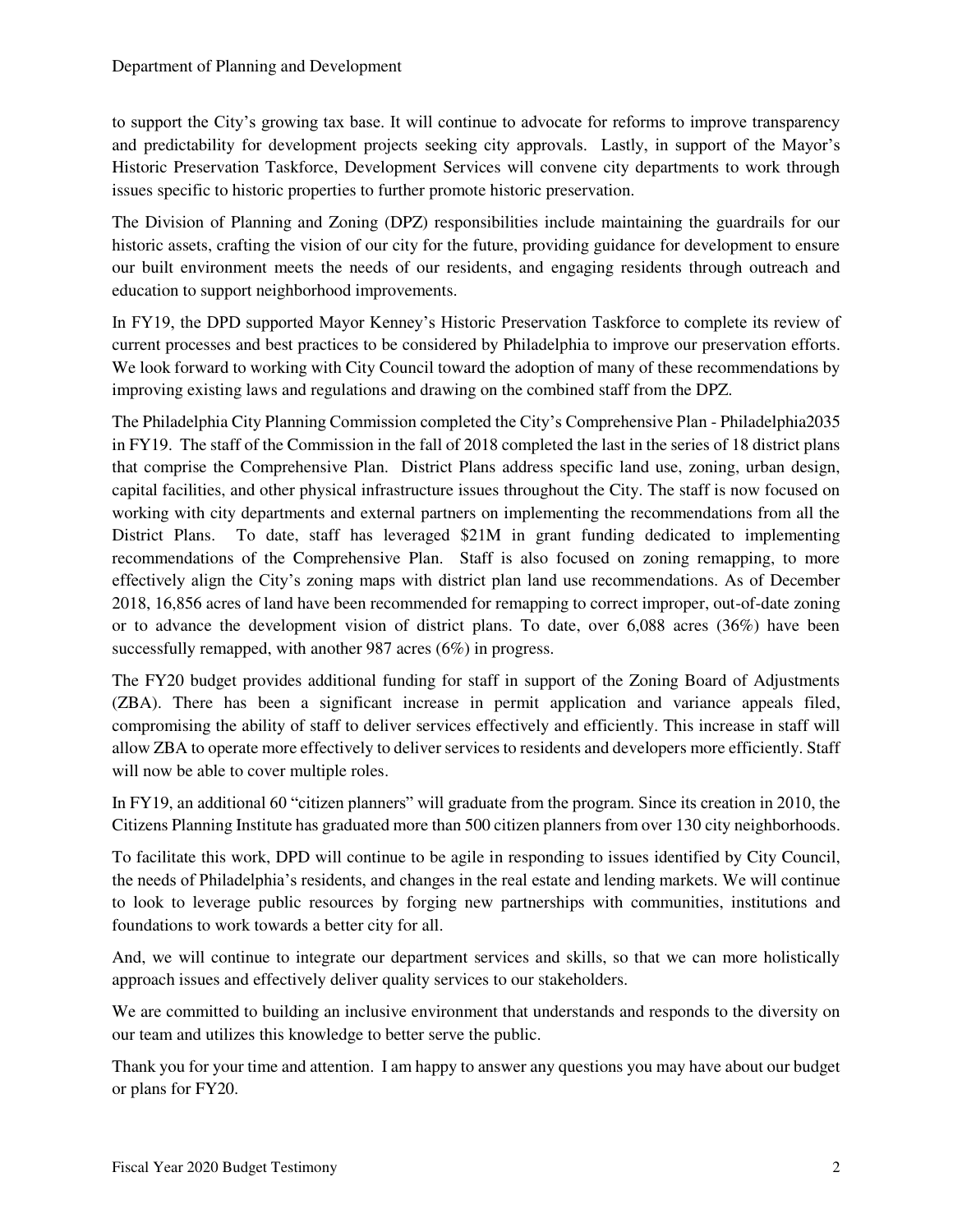| <b>Staff Demographics Summary (as of November 2018): All Funds</b> |           |           |           |           |  |  |
|--------------------------------------------------------------------|-----------|-----------|-----------|-----------|--|--|
|                                                                    | Total     | Minority  | White     | Female    |  |  |
| Number of Full-Time Staff                                          | 110       | 46        | 64        | 65        |  |  |
| Number of Exempt Staff                                             | 27        | 9         | 18        | 14        |  |  |
| Number of Executive Staff                                          |           |           |           |           |  |  |
| (deputy level and above)                                           | 8         | 3         | 5         | 5         |  |  |
| Average Salary, Full-Time Staff                                    | \$73,746  | \$64,793  | \$80,733  | \$73,008  |  |  |
| Average Salary, Exempt Staff                                       | \$92,052  | \$83,978  | \$90,488  | \$95,843  |  |  |
| Average Salary, Executive Staff                                    | \$129,725 | \$123,452 | \$133,488 | \$138,961 |  |  |
| Median Salary, Full-Time Staff                                     | \$72,742  | \$62,314  | \$74,067  | \$67,718  |  |  |
| Median Salary, Exempt Staff                                        | \$85,002  | \$72,500  | \$96,305  | \$102,005 |  |  |
| Median Salary, Executive Staff                                     | \$118,450 | \$113,300 | \$118,450 | \$149,350 |  |  |

| <b>Employment Levels (as of November 2018): All Funds</b>  |                            |                                              |  |  |  |
|------------------------------------------------------------|----------------------------|----------------------------------------------|--|--|--|
|                                                            | Budgeted in<br><b>FY19</b> | Filled as of<br>the Increment<br>Run (11/18) |  |  |  |
| Number of Full-Time Positions                              | 114                        | 110                                          |  |  |  |
| Number of Exempt Positions                                 | 28                         | 27                                           |  |  |  |
| Number of Executive Positions (deputy)<br>level and above) | 9                          | 8                                            |  |  |  |
| Average Salary of All Full-Time Positions                  | \$74,732                   | \$73,744                                     |  |  |  |
| Median Salary of All Full-Time Positions                   | \$72,742                   | \$72,742                                     |  |  |  |

| <b>General Fund Financial Summary by Class</b>    |                |                    |                |                    |                |                  |  |
|---------------------------------------------------|----------------|--------------------|----------------|--------------------|----------------|------------------|--|
|                                                   | FY18 Original  | FY18 Actual        | FY19 Original  | FY19 Estimated     | FY20 Proposed  | Difference:      |  |
|                                                   | Appropriations | <b>Obligations</b> | Appropriations | <b>Obligations</b> | Appropriations | <b>FY20-FY19</b> |  |
| Class 100 - Employee Compensation                 | \$3,899,308    | \$3,894,669        | \$4,651,095    | \$4,812,959        | \$5,167,172    | \$354,213        |  |
| Class 200 - Purchase of Services                  | \$3,345,113    | \$3,341,058        | \$3,900,596    | \$3,900,596        | \$3,192,113    | $(\$708,483)$    |  |
| Class $300/400$ - Materials, Supplies & Equipment | \$101.461      | \$90,768           | \$91,978       | \$91,978           | \$101.461      | \$9.483          |  |
| Class 500 - Contributions                         | \$850,000      | \$890,000          | \$4,168,000    | \$4,168,000        | \$1,350,000    | (\$2,818,000)    |  |
|                                                   | \$8,195,882    | \$8,216,495        | \$12,811,669   | \$12,973,533       | \$9,810,746    | $(\$3,162,787)$  |  |

| <b>Grants Revenue Fund Financial Summary by Class</b> |                |                    |                |                    |                |                  |  |
|-------------------------------------------------------|----------------|--------------------|----------------|--------------------|----------------|------------------|--|
|                                                       | FY18 Original  | FY18 Actual        | FY19 Original  | FY19 Estimated     | FY20 Proposed  | Difference:      |  |
|                                                       | Appropriations | <b>Obligations</b> | Appropriations | <b>Obligations</b> | Appropriations | <b>FY20-FY19</b> |  |
| Class 100 - Employee Compensation                     | \$90,000       | \$723,609          | \$90,000       | \$90,000           | \$90,000       | \$0              |  |
| Class 200 - Purchase of Services                      | \$88,486,222   | \$18,522,495       | \$56,168,222   | \$56,168,222       | \$61,780,058   | \$5,611,836      |  |
|                                                       | \$88,576,222   | \$19,246,104       | \$56,258,222   | \$56,258,222       | \$61,870,058   | \$5,611,836      |  |

| <b>Community Development Fund Financial Summary by Class</b> |                |                    |                |                    |                |                  |  |
|--------------------------------------------------------------|----------------|--------------------|----------------|--------------------|----------------|------------------|--|
|                                                              | FY18 Original  | FY18 Actual        | FY19 Original  | FY19 Estimated     | FY20 Proposed  | Difference:      |  |
|                                                              | Appropriations | <b>Obligations</b> | Appropriations | <b>Obligations</b> | Appropriations | <b>FY20-FY19</b> |  |
| Class 100 - Employee Compensation                            | \$4,726,282    | \$2,730,200        | \$4,708,736    | \$4,708,736        | \$4,957,590    | \$248,854        |  |
| Class 200 - Purchase of Services                             | \$53,092,975   | \$33,773,706       | \$56,675,441   | \$56,675,441       | \$63,025,771   | \$6,350,330      |  |
| Class $300/400$ - Materials, Supplies & Equipment            | \$261,000      | \$116.344          | \$256,000      | \$256,000          | \$252,500      | $(\$3,500)$      |  |
| Class 800 - Payment to Other Funds                           | \$25,000       | \$22,385           | \$25,000       | \$25,000           | \$25,000       | \$0              |  |
|                                                              | \$58,105,257   | \$36,642,635       | \$61,665,177   | \$61,665,177       | \$68,260,861   | \$6,595,684      |  |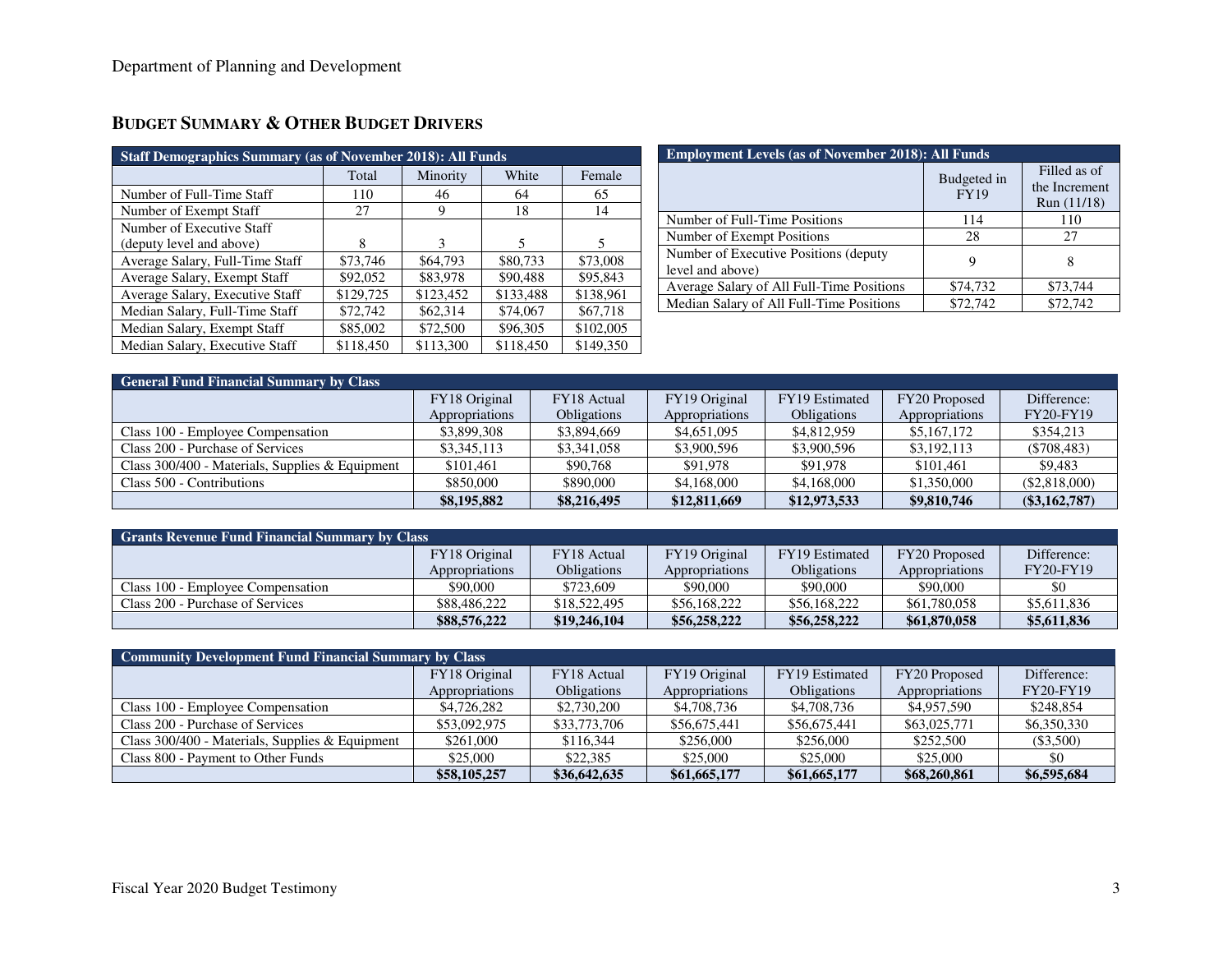## Department of Planning and Development

| Housing Trust Fund Financial Summary by Class |                       |                    |                |                    |                       |                  |  |
|-----------------------------------------------|-----------------------|--------------------|----------------|--------------------|-----------------------|------------------|--|
|                                               | FY18 Original         | FY18 Actual        | FY19 Original  | FY19 Estimated     | FY20 Proposed         | Difference:      |  |
|                                               | <i>Appropriations</i> | <b>Obligations</b> | Appropriations | <b>Obligations</b> | <i>Appropriations</i> | <b>FY20-FY19</b> |  |
| Class 100 - Employee Compensation             | \$1,250,000           | \$275,000          | \$1,250,000    | \$1,250,000        | \$2,250,000           | \$1,000,000      |  |
| Class 200 - Purchase of Services              | \$26,250,000          | \$16,345,636       | \$38,750,000   | \$38,750,000       | \$66,166,000          | \$27,416,000     |  |
|                                               | \$27,500,000          | \$16,620,636       | \$40,000,000   | \$40,000,000       | \$68,416,000          | \$28,416,000     |  |

| <b>Contracts Summary (Professional Services only)</b> |             |           |             |             |             |                              |  |
|-------------------------------------------------------|-------------|-----------|-------------|-------------|-------------|------------------------------|--|
|                                                       | <b>FY14</b> | FY15      | <b>FY16</b> | <b>FY17</b> | <b>FY18</b> | <b>FY19 YTD</b><br>(Q1 & Q2) |  |
| Total amount of contracts                             | \$377,115   | \$112,500 | \$558,493   | \$159,800   | \$142,000   | \$107,500                    |  |
| Total amount to M/W/DSBE                              | \$134,015   | \$72,500  | \$288,743   | \$72,500    | \$72,500    | \$72,500                     |  |
| <b>Participation Rate</b>                             | 36%         | 64%       | 52%         | 45%         | 51%         | 67%                          |  |

| Total M/W/DSBE Contract Participation Goal (Public Works; Services,  |     |     |     |  |  |
|----------------------------------------------------------------------|-----|-----|-----|--|--|
| <b>Supplies &amp; Equipment; and Professional Services combined)</b> |     |     |     |  |  |
| FY20<br><b>FY19</b><br><b>FY18</b>                                   |     |     |     |  |  |
| M/W/DSBE Contract Participation Goal                                 | 25% | 35% | 35% |  |  |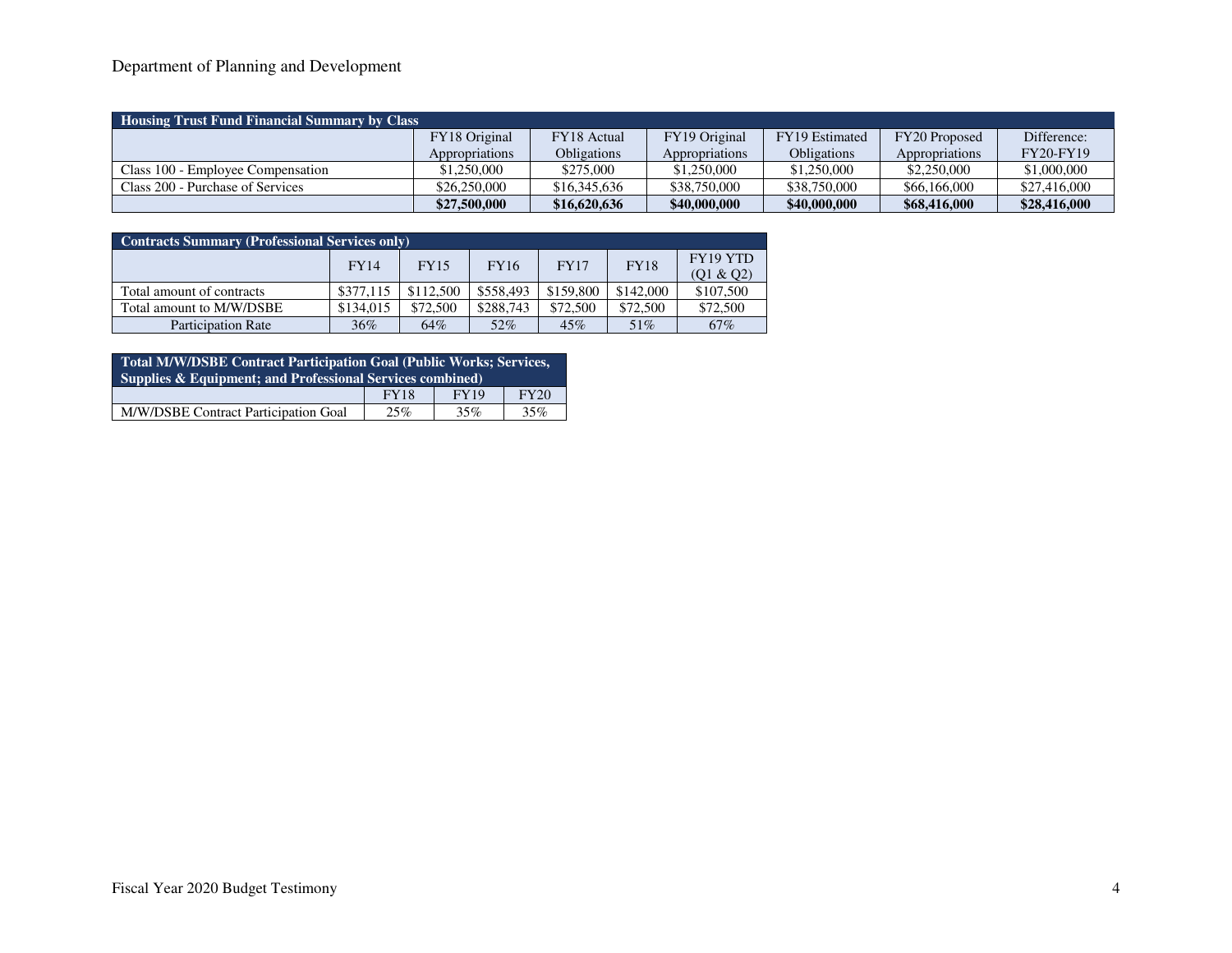## **PROPOSED BUDGET OVERVIEW**

## **Proposed Funding Request**:

### **General Fund**

The proposed Fiscal Year 2020 General Fund budget totals \$9,810,746, a decrease of \$3,162,787 from Fiscal Year 2019 estimated obligation levels. This decrease is primarily due to a reduction in funding for the LandCare program and the Philadelphia Land Bank.

The proposed budget includes:

- \$5,167,172 in Class 100, a \$354,213 increase over FY19. This funding is for the Planning and Development operations in support of the Executive Administration, Planning and Zoning, and Development Services divisions. This increase is for DC33 and DC47 raises; the transfer of personnel from PIDC to the Department of Planning and Development; and the addition of new staff positions in ZBA.
- \$3,192,113 in Class 200, a \$708,483 decrease from FY19. This funding will primarily support greening projects through the LandCare program, along with housing counseling and outreach services to meet the requirements of Bill 170519-A.
- \$101,461 in Class 300/400, a \$9,483 increase over FY19. This funding will provide materials and supplies, and equipment in support of the department's overall operations.
- \$1,350,000 in Class 500, a \$2,818,000 decrease from FY19.

### **Grants Revenue Fund**

The proposed Fiscal Year 2020 Grants Revenue Fund budget totals \$61,870,058, an increase of \$5,611,836 over Fiscal Year 2019 estimated obligation levels. This increase is primarily due to an increase of balances being carried forward from prior years' HOME grants.

The proposed budget includes:

- \$90,000 in Class 100, level with FY19. This funding will support staff as provided under the annual Short-Range Planning grant.
- \$61,780,058 in Class 200, a \$5,611,836 increase over FY19. This funding will primarily support the federal HOME and HOPWA programs under annual HUD grant awards, as well as the carryforward of balances from prior years' HOME, HOPWA, and CHOICE grants.

## **Community Development Fund**

The proposed Fiscal Year 2020 Community Development Fund budget totals \$68,260,861, an increase of \$6,595,684 over Fiscal Year 2019 estimated obligation levels. This increase is primarily due to an increase of balances being carried forward from prior years' CDBG grants.

The proposed budget includes:

- \$4,957,590 in Class 100, a \$248,854 increase over FY19. This funding is for the DHCD administration and program delivery in support of the CDBG program.
- \$63,025,771 in Class 200, a \$6,350,330 increase over FY19. This funding will primarily support the federal CDBG program under the annual HUD grant award, as well as the carry-forward of balances from prior years' CDBG grants.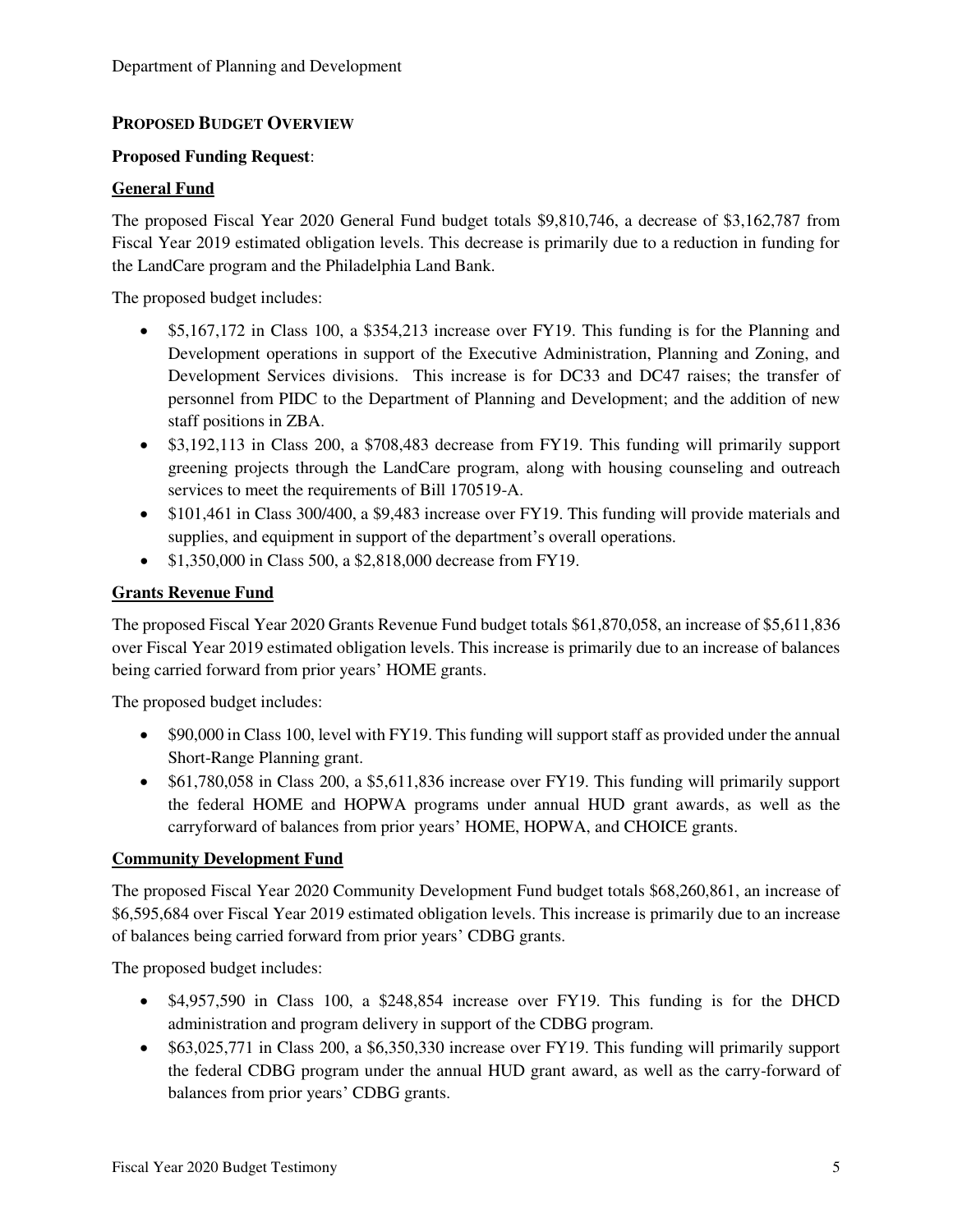- \$252,500 in Class 300/400, a \$3,500 decrease from FY19. This funding will provide materials, supplies, and equipment in support of DHCD's operations.
- \$25,000 in Class 800, level with FY19. This funding will provide support for shared city operations.

## **Housing Trust Fund**

The proposed Fiscal Year 2020 Housing Trust Fund budget totals \$68,416,000, an increase of \$28,416,000 over Fiscal Year 2019 estimated obligation levels. This increase is primarily due to additional funding provided to the HTF sub-fund, as well as an increase of balances being carried forward from prior years' HTF funds.

The proposed budget includes:

- \$2,250,000 in Class 100, a \$1,000,000 increase over FY19. This funding is for administration and program delivery in support of the HTF program.
- \$66,166,000 in Class 200, a \$27,416,000 increase over FY19. This funding will primarily support the HTF program's annual funding requirements, as well as the carry-forward of balances from prior years' HTF funds.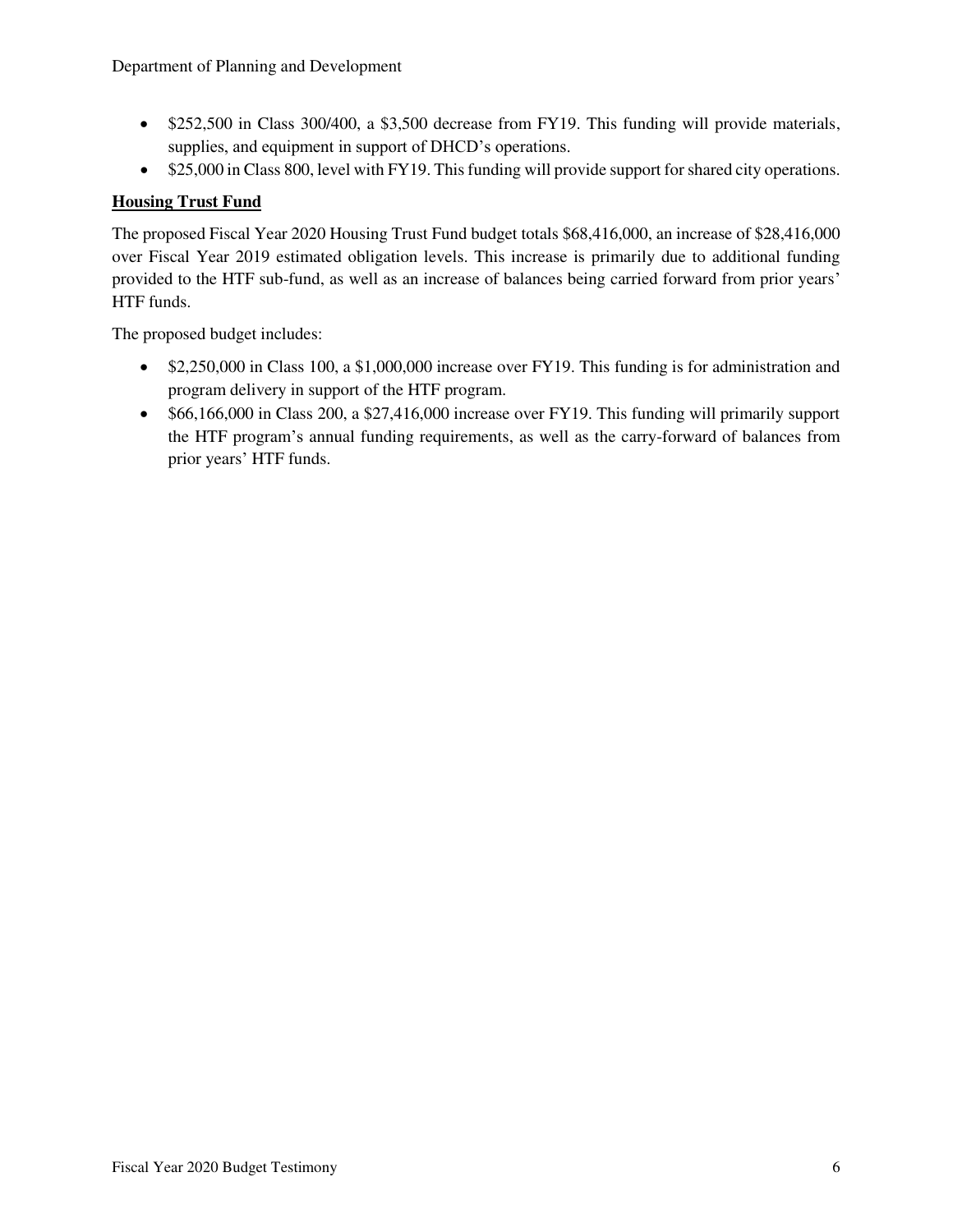## **STAFFING LEVELS**

The department is requesting 118 budgeted positions for FY20 in All Funds, an increase of four positions over FY19.

The increase is attributed to the addition of two administrative and two clerical support staff to provide support for the volume of work of the Zoning Board of Appeal (ZBA).

## **NEW HIRES**

| New Hires (from 7/1/2018 to 11/25/18) |                                     |         |  |  |
|---------------------------------------|-------------------------------------|---------|--|--|
|                                       | <b>Total Number of</b><br>New Hires | Spanish |  |  |
| Black or African American             |                                     |         |  |  |
| Hispanic or Latino                    |                                     |         |  |  |
| Total                                 |                                     |         |  |  |

Since the increment run, three employees have been hired: two White males, and one White female.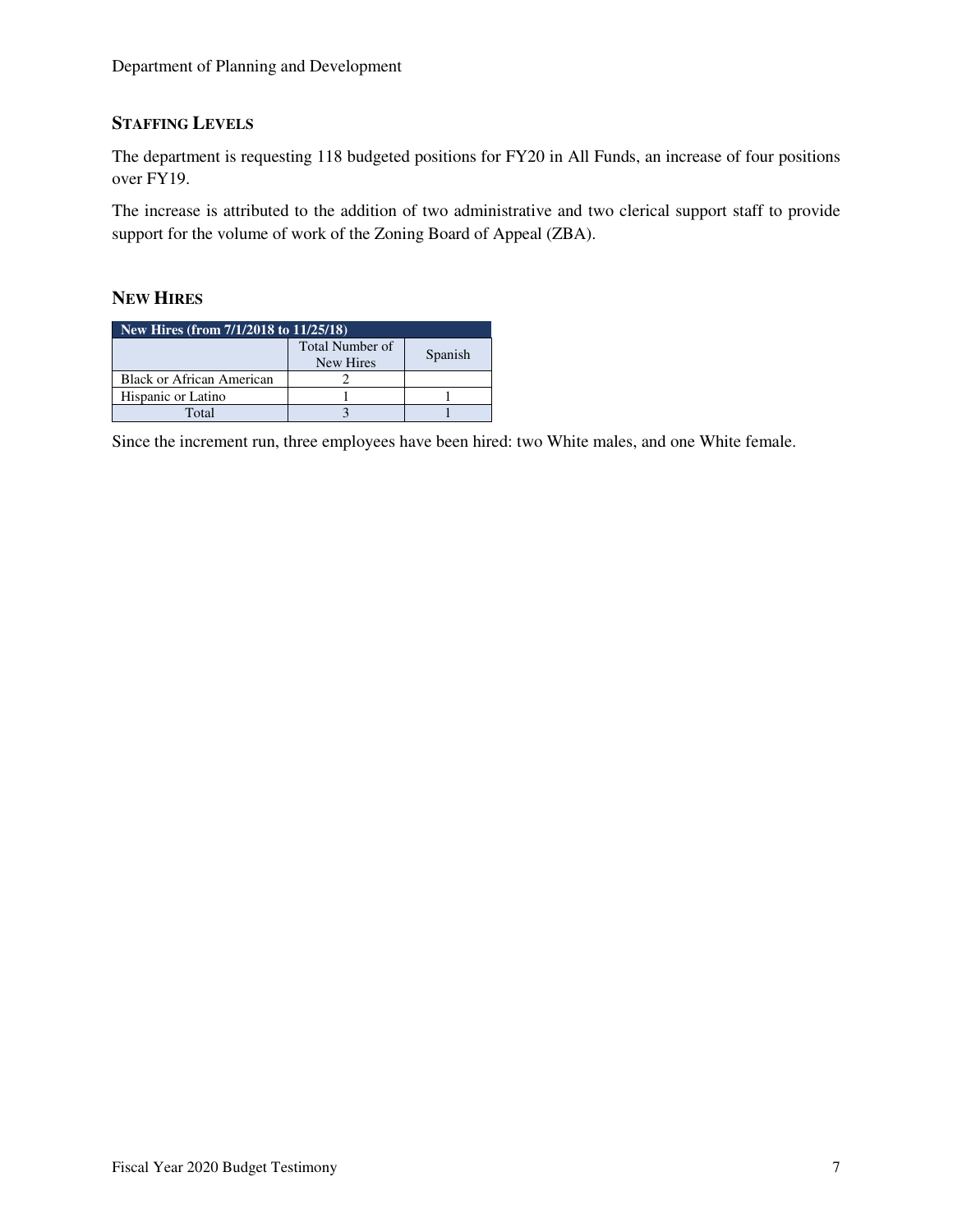## **PERFORMANCE, CHALLENGES, AND INITIATIVES**

## **EXECUTIVE ADMINISTRATION PROGRAM**

#### **FY20 Strategic Goals**

- Increase public awareness of programs and resources to promote housing opportunities and preservation resources.
- Provide students with opportunities to learn about careers in planning, development, housing and community development to encourage a pipeline of a diverse future workforce.
- Forge new partnerships and collaborations with public and private entities to support the Housing Action Plan.

| <b>FY20 Performance Measures</b>                                                               |             |             |             |            |  |  |  |
|------------------------------------------------------------------------------------------------|-------------|-------------|-------------|------------|--|--|--|
|                                                                                                | <b>FY18</b> | FY19 YTD    | <b>FY19</b> | FY20       |  |  |  |
| Measure                                                                                        | Actual      | $(01 + 02)$ | Target      | Target     |  |  |  |
| Number of applicants to home improvement programs <sup>1</sup>                                 | N/A         | 2.641       | 5.030       | 5,033      |  |  |  |
| Number of students exposed to careers in housing, planning, and<br>$d$ evelopment <sup>2</sup> | 57          | 32          | 100         | <b>200</b> |  |  |  |

 $\overline{I}$ This is a new measure for FY19, so prior-year data is not available. The goal is to increase the number of households that are aware of *Planning and Development's programs.* 

<sup>2</sup> Planning and Development has been doing programming with middle schools, high schools, and colleges to expose the future workforce to *careers in the field. Programming includes but is not limited to attending career fairs and overseeing a project with Frankford Friends to map neighborhoods. This measure captures the number of students who are "touched" by this programming.* 

# **PLANNING AND ZONING PROGRAM**

#### **FY20 Strategic Goals**

**FY20 Strategic Goals** 

- Raising grant funds for the Citizens Planning Institute to build infrastructure and capacity for an expanded alumni support program, as well as to better track outcomes of the program.
- Increase collaborations between PCPC and other City agencies and departments in pursuit of implementing the *Philadelphia2035* Comprehensive Plan.
- Improve efficiencies in processing zoning appeals and providing public notification.

• Assist administration with implementation of the recommendations of the Historic Preservation Task Force.

| <b>FY20 Performance Measures</b>                               |             |             |             |        |  |  |  |
|----------------------------------------------------------------|-------------|-------------|-------------|--------|--|--|--|
|                                                                | <b>FY18</b> | FY19 YTD    | <b>FY19</b> | FY20   |  |  |  |
| Measure                                                        | Actual      | $(01 + 02)$ | Target      | Target |  |  |  |
| Number of ZBA cases that are filed within the reporting period | 1.475       | 809         | .200        | .200   |  |  |  |

# **DEVELOPMENT SERVICES PROGRAM**

| • Continue to provide a resource to developers, investors and communities to understand market conditions and |
|---------------------------------------------------------------------------------------------------------------|
| public incentive programs designed to attract and support development.                                        |

<sup>•</sup> Identify ways to streamline review processes by public agencies to ensure consistent handing on projects.

| <b>FY20 Performance Measures</b>                                                                                  |                 |             |        |        |  |  |  |
|-------------------------------------------------------------------------------------------------------------------|-----------------|-------------|--------|--------|--|--|--|
|                                                                                                                   | <b>FY18</b>     | FY19 YTD    | FY19   | FY20   |  |  |  |
| Measure                                                                                                           | Actual          | $(01 + 02)$ | Target | Target |  |  |  |
| Percentage of development process inquiries receiving an initial<br>response within one business day <sup>1</sup> | $90.0\%$<br>N/A |             | 90.0%  |        |  |  |  |

<sup>1</sup> *This is a new measure for FY19, so prior-year data is not available. FY19 data will be available at year-end.*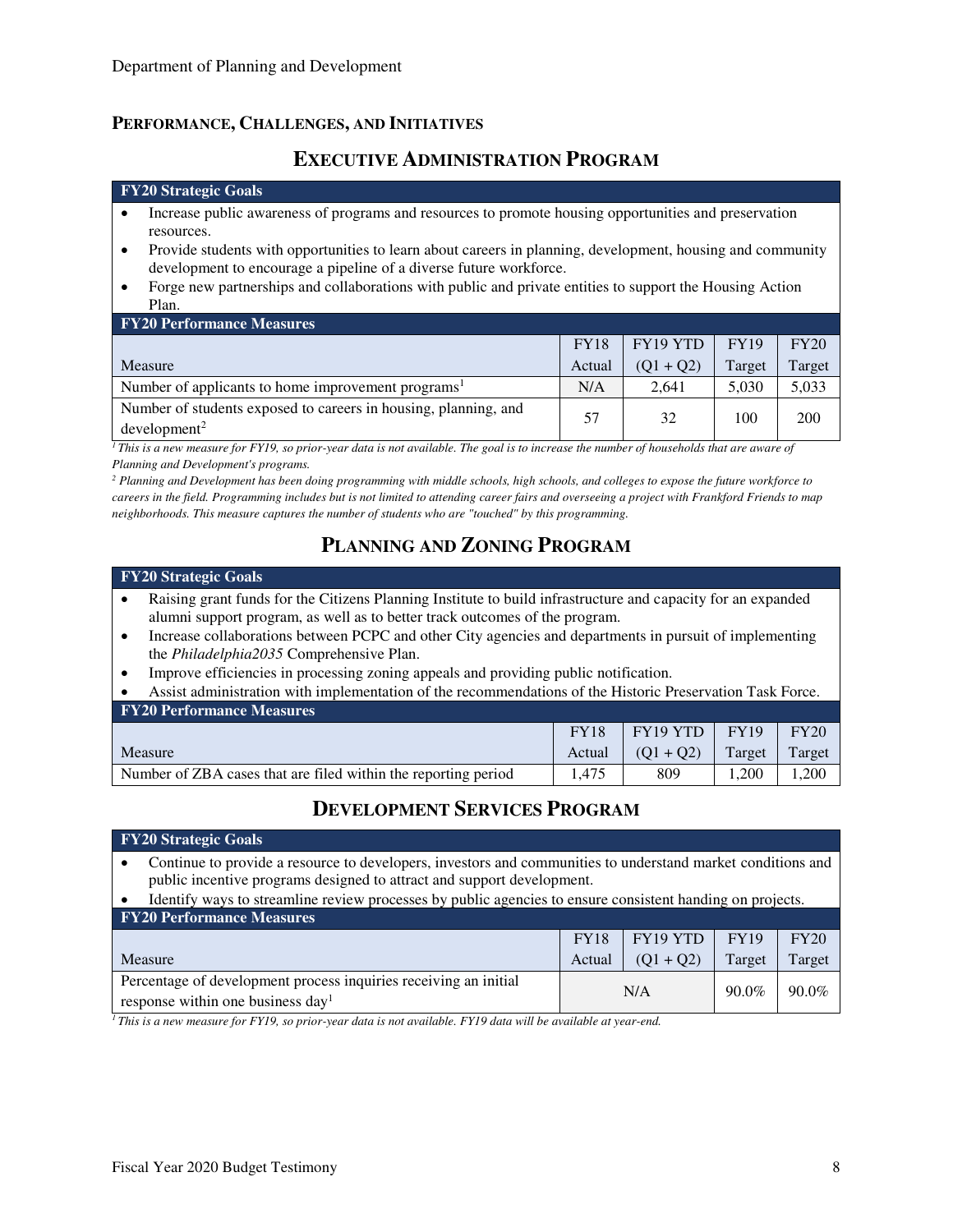## **COMMUNITY DEVELOPMENT PROGRAM**

#### **FY20 Strategic Goals**

- Develop a holistic vacancy strategy for Philadelphia that aligns existing efforts and proposes new strategies to address gaps
- Continue to advance the Land Bank work and achieve its strategic goals for acquisition and disposition activities
- Collaborate with external and internal government stakeholders to ensure the Land Care program addresses neighborhood needs and continues to be a means for eliminating blight.

| <b>FY20 Performance Measures</b>                                                                                      |             |             |             |             |  |  |  |  |
|-----------------------------------------------------------------------------------------------------------------------|-------------|-------------|-------------|-------------|--|--|--|--|
|                                                                                                                       | <b>FY18</b> | FY19 YTD    | <b>FY19</b> | FY20        |  |  |  |  |
| <b>Measure</b>                                                                                                        | Actual      | $(Q1 + Q2)$ | Target      | Target      |  |  |  |  |
| Unique City lots stabilized, greened, and maintained <sup>1</sup>                                                     | 12,841      | 12,481      | 12,000      | 12,000      |  |  |  |  |
| Land Bank: Number of tax foreclosure properties<br>acquired <sup>2</sup>                                              | 275         | 147         | 325         | 325         |  |  |  |  |
| Land Bank: Number of publicly-owned properties<br>disposed of for redevelopment activities within<br>reporting period | 95          | 27          | 325         | 325         |  |  |  |  |
| Land Bank: Gross revenue generated from land sales <sup>3</sup>                                                       | \$2,246,947 | \$236,352   | \$2,200,000 | \$2,200,000 |  |  |  |  |

*<sup>1</sup>This measure is calculated as a point in time at the end of the quarter. The number of unique lots greened and cleaned includes land stabilization programs (such as initial cleaning, soil treatment, tree planting and fencing of up to 300 new selected blighted lots) and land maintenance.* 

*<sup>2</sup>This measure captures the number of new properties acquired by the Land Bank. This measure is likely to vary from year to year but will stabilize eventually.* 

<sup>3</sup> These funds support operations and further redevelopment activities. The Land Bank has \$3.8M for acquisition and maintenance.

## **HOUSING DEVELOPMENT PROGRAM**

#### **FY20 Strategic Goals**

- Identify new non-General Fund funding sources to support housing production and preservation through the relationships between health and housing.
- Establish new partnerships to fund effective programs with foundations and private partners.
- Expand services to include more intensive financial counseling to assist residents to become new homeowners and to help tenants avoid eviction.

| <b>FY20 Performance Measures</b>                                                                                      |             |                 |             |        |  |  |  |  |
|-----------------------------------------------------------------------------------------------------------------------|-------------|-----------------|-------------|--------|--|--|--|--|
|                                                                                                                       | <b>FY18</b> | <b>FY19 YTD</b> | <b>FY19</b> | FY20   |  |  |  |  |
| Measure                                                                                                               | Actual      | $(Q1 + Q2)$     | Target      | Target |  |  |  |  |
| Mortgage and tax foreclosures diverted <sup>1</sup>                                                                   | 1.088       | 643             | 1.100       | 1,100  |  |  |  |  |
| Homes repaired (BSRP, Weatherization, Heater Hotline, and AMP) <sup>2</sup>                                           | 6.920       | 3.317           | 7.400       | 7,400  |  |  |  |  |
| Residents receiving pre-purchase counseling that received a<br>settlement / downpayment assistance grant <sup>3</sup> | 181         | 107             | 275         | 275    |  |  |  |  |
| Number of affordable housing units created <sup>4</sup>                                                               | 213         | 268             | 300         | 300    |  |  |  |  |

*<sup>1</sup>Output is driven by available program funding. To prevent homeowners from becoming homeless due to foreclosure, the program links a Court of Common Pleas order requiring that homeowners facing foreclosure have an opportunity to meet with their lenders to negotiate an alternative to foreclosure with City-funded housing counseling, outreach, a hotline, and legal assistance. Foreclosures are a function of the market; therefore, the number of mortgage foreclosures diverted is subject to fluctuation.* 

*<sup>2</sup>Output is driven by available program funding. The Basic Systems Repair Program (BSRP) is a grant-assisted program that allows the Philadelphia Housing Development Corporation to make repairs to the basic systems (plumbing, heating, roofing, electrical and structural repairs) of homes owned and occupied by low-income Philadelphia residents. Grant repairs can be completed up to a limit of \$18,000 per property. A \$60 million bond issuance in the spring of 2017 is providing additional home repair services over three years, helping to eliminate the waiting lists for these programs. The FY19 target is higher than the FY18 year-end, as Planning and Development is adding the Adaptive Modification Program (AMP) in FY19. AMP is expected to increase the overall number of homes repaired in FY19 to exceed FY18 performance. <sup>3</sup>Historically, this has averaged 200 per year. Community Development received a grant from Chase that will enable them to do another 75 grants this year. This grant is likely recurring. Typically, people who receive grants are more likely to stay in their homes in the long term.*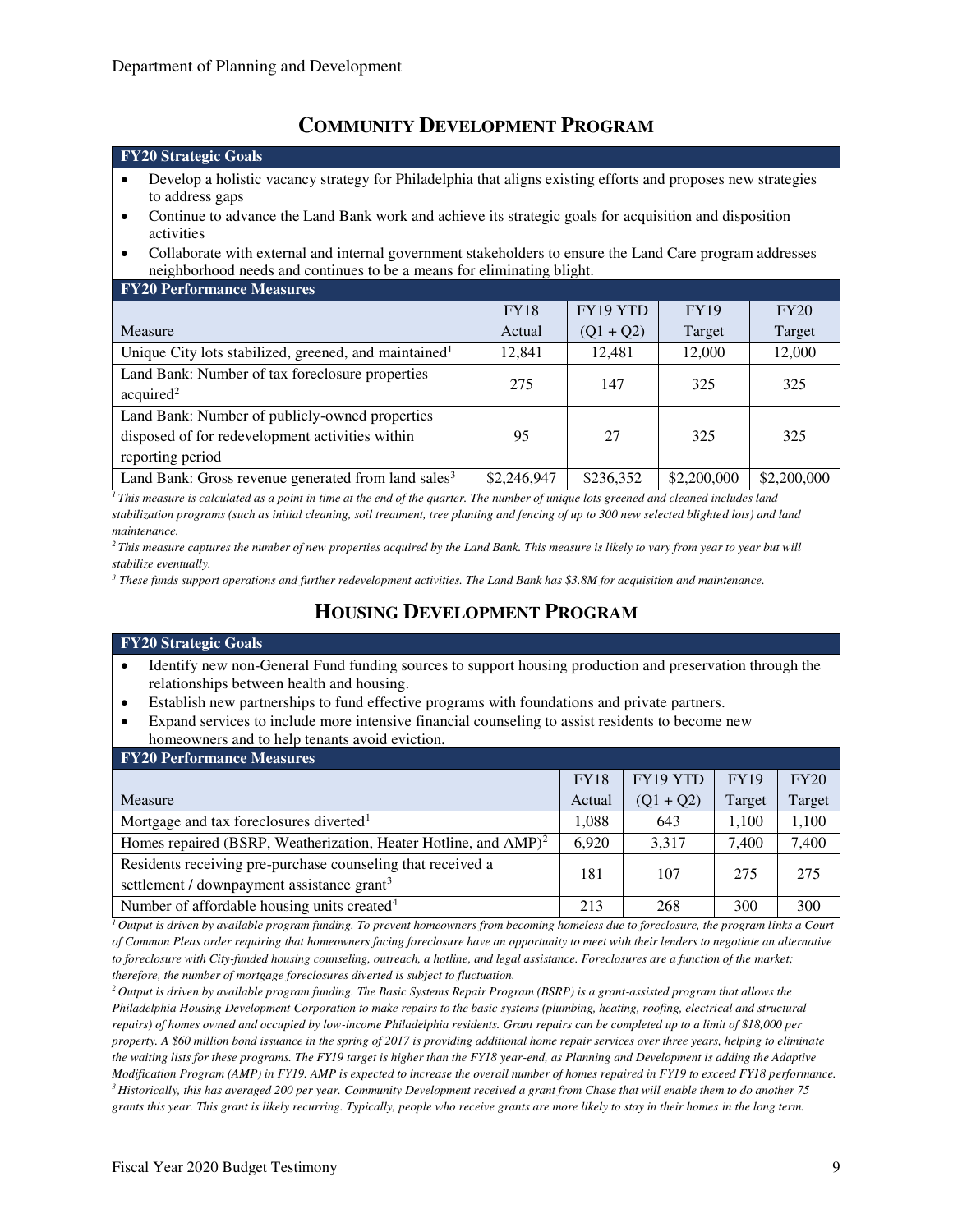## Department of Planning and Development

*Grants get people over the finish line of purchasing a home. Community Development is also exploring additional outside grants that would enable the program to dole out more grants and grow this initiative.* 

*4 This measure counts rental and homeowner units funded via the Housing Trust Fund, plus a blend of other dollars.*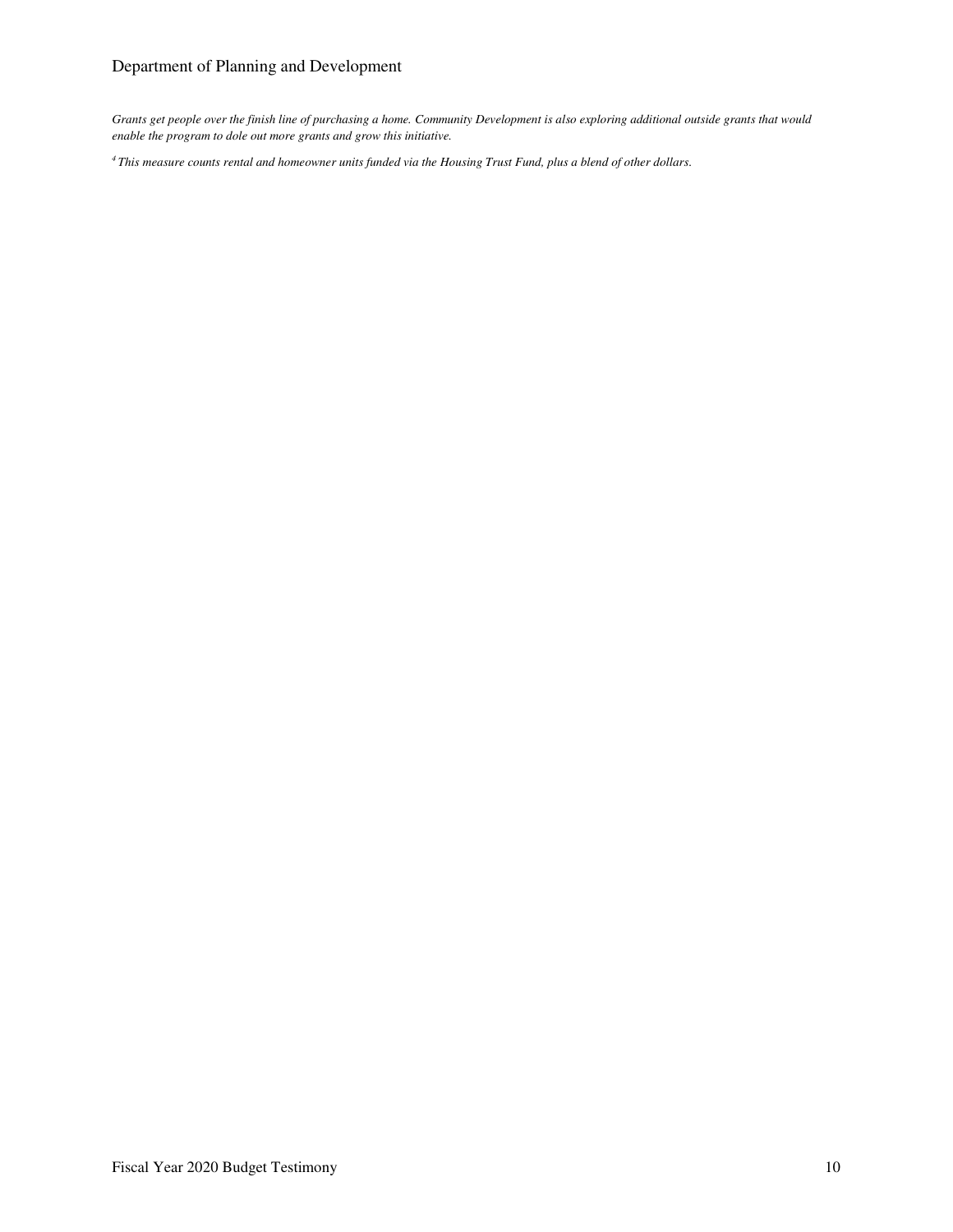## **OTHER BUDGETARY IMPACTS**

### **Federal and State (Where Applicable)**

President Trump's proposed federal fiscal year 2020 budget does not allocate any funding for the following programs that are currently administered by the U.S. Department of Housing and Urban Development: Choice Neighborhoods, Community Development Fund, HOME Investment Partnerships, Assisted Homeownership Opportunity Program and the Public Housing Capital Fund.

Philadelphia uses these funds to save more than 1,000 homes per year from foreclosure; help small businesses create jobs through loans, grants and technical assistance; provide rental assistance to people facing homelessness; maintain our public housing authority buildings; and leverage private investment to develop affordable housing units.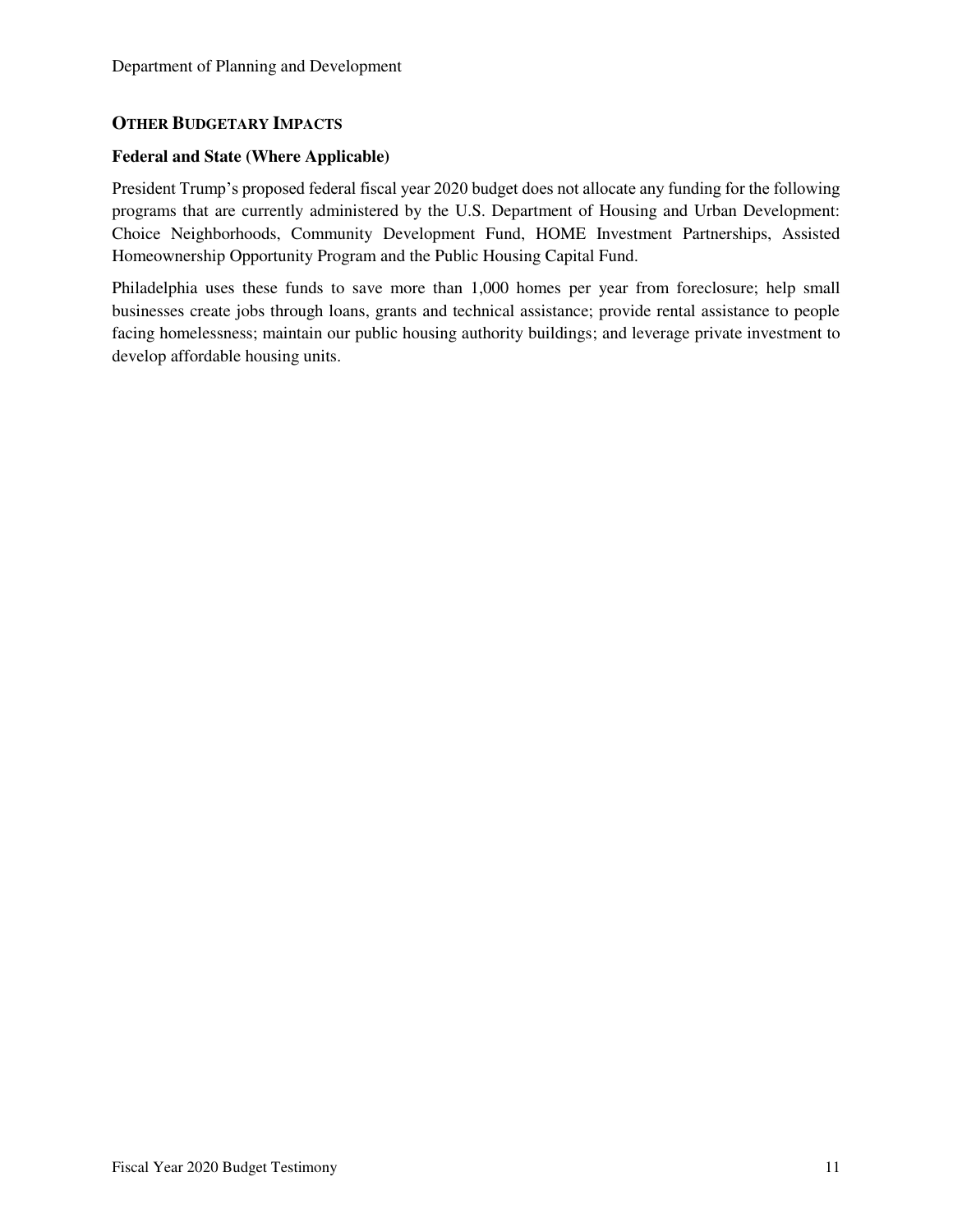# **CONTRACTING EXPERIENCE**

| M/W/DSBE Participation on Large Professional Services Contracts with For-Profit Vendors |                             |           |                  |                   |                                     |                    |               |               |                   |                                                                                                 |                                                           |
|-----------------------------------------------------------------------------------------|-----------------------------|-----------|------------------|-------------------|-------------------------------------|--------------------|---------------|---------------|-------------------|-------------------------------------------------------------------------------------------------|-----------------------------------------------------------|
| Top Largest Contracts over \$34,000 for FY19                                            |                             |           |                  |                   |                                     |                    |               |               |                   |                                                                                                 |                                                           |
|                                                                                         | <b>Brief</b><br>Description | Dollar    |                  |                   |                                     | $%$ of<br>M/W/DSBE | \$ Value of   | Total $%$     | Total \$<br>Value | Is This a<br>Local<br>Business?<br>(principal<br>place of<br>business<br>located<br>within City | Does the<br>Vendor<br>Have a<br>Waiver for<br>Living Wage |
| Vendor                                                                                  | of Service                  | Amount of | <b>RFP</b> Issue | Contract          | Ranges in                           | Participation      | M/W/DSBE      | Participation | Participation     | limits)                                                                                         | Compliance?                                               |
| Name                                                                                    | Provided                    | Contract  | Date             | <b>Start Date</b> | <b>RFP</b>                          | Achieved           | Participation | - All DSBEs   | - All DSBEs       | [yes $/no$ ]                                                                                    | [yes $/no$ ]                                              |
|                                                                                         | To provide<br>assistance    |           |                  |                   | <b>MBE: Best</b><br>Efforts         |                    | \$0           |               |                   |                                                                                                 |                                                           |
|                                                                                         | with the<br>design and      |           |                  |                   | WBE: Best<br>Efforts                | $100\%$            | \$72,500      |               |                   |                                                                                                 |                                                           |
| Tiger<br>Productions                                                                    | development<br>of a wide    | \$72,500  | 4/3/18           | 7/1/18            |                                     |                    |               | 100%          | \$72,500          | N <sub>o</sub>                                                                                  | N <sub>0</sub>                                            |
|                                                                                         | range of<br>public          |           |                  |                   |                                     |                    |               |               |                   |                                                                                                 |                                                           |
|                                                                                         | information<br>materials.   |           |                  |                   | <b>DSBE: Best</b><br><b>Efforts</b> |                    | \$0           |               |                   |                                                                                                 |                                                           |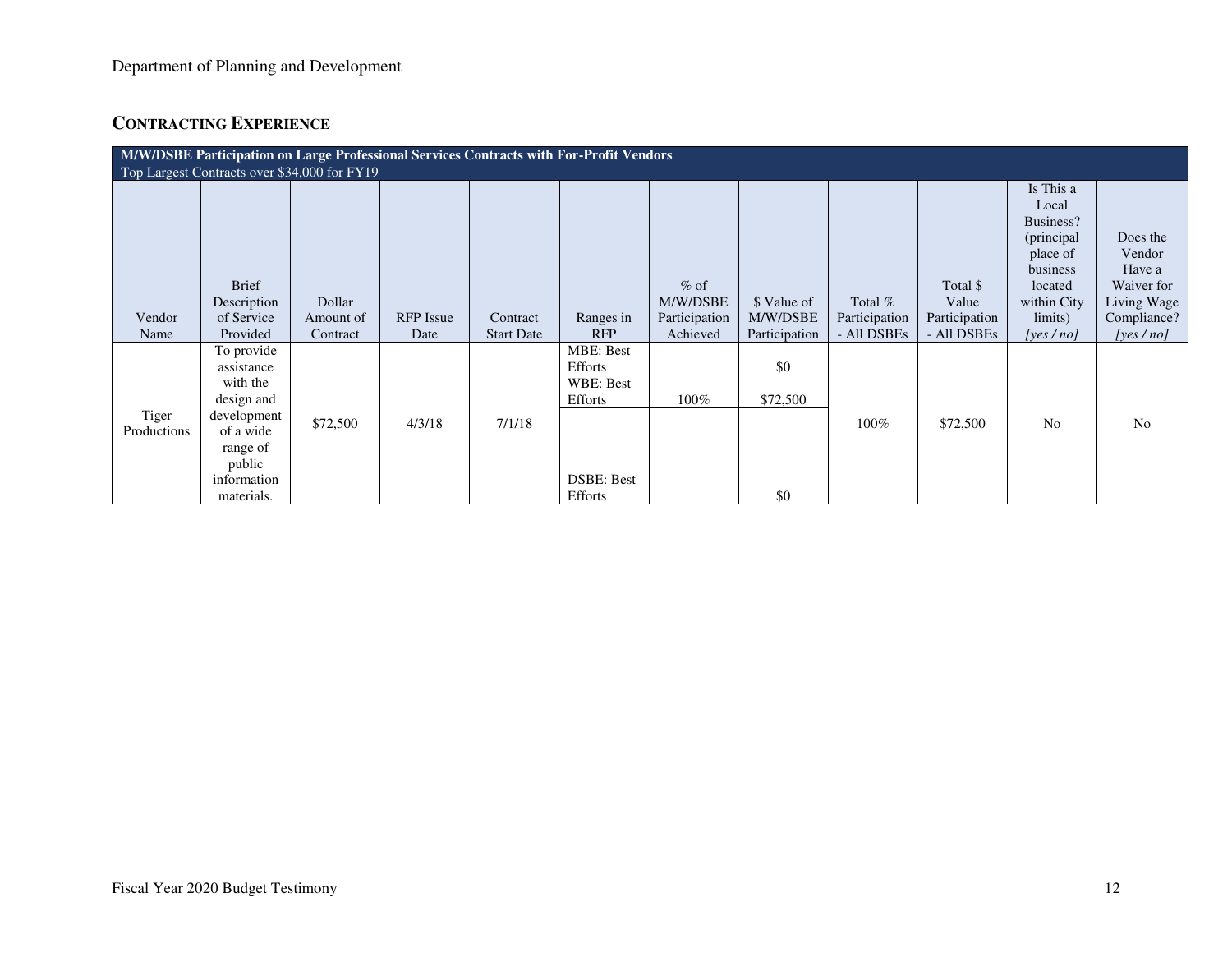# **EMPLOYEE DATA**

| <b>Staff Demographics (as of November 2018)</b> |                        |           |                      |                        |                |  |  |
|-------------------------------------------------|------------------------|-----------|----------------------|------------------------|----------------|--|--|
|                                                 | <b>Full-Time Staff</b> |           |                      | <b>Executive Staff</b> |                |  |  |
|                                                 | Male                   | Female    |                      | Male                   | Female         |  |  |
|                                                 | African-               | African-  |                      | African-               | African-       |  |  |
|                                                 | American               | American  |                      | American               | American       |  |  |
| Total                                           | 6                      | 28        | Total                | $\theta$               | $\overline{c}$ |  |  |
| % of Total                                      | 5%                     | 25%       | % of Total           | $0\%$                  | 25%            |  |  |
| Average Salary                                  | \$65,386               | \$64,061  | Average Salary       | \$0                    | \$128,528      |  |  |
| <b>Median Salary</b>                            | \$60,926               | \$59,073  | Median Salary        | \$0                    | \$128,528      |  |  |
|                                                 | White                  | White     |                      | White                  | White          |  |  |
| Total                                           | 36                     | 28        | Total                | 3                      | $\overline{c}$ |  |  |
| % of Total                                      | 33%                    | 25%       | % of Total           | 38%                    | 25%            |  |  |
| Average Salary                                  | \$79,548               | \$81,308  | Average Salary       | \$114,330              | \$162,225      |  |  |
| <b>Median Salary</b>                            | \$73,567               | \$72,742  | Median Salary        | \$114,330              | \$162,225      |  |  |
|                                                 | Hispanic               | Hispanic  |                      | Hispanic               | Hispanic       |  |  |
| Total                                           | $\overline{c}$         | 6         | Total                | $\mathbf{0}$           | $\mathbf{0}$   |  |  |
| % of Total                                      | 2%                     | $5\%$     | % of Total           | $0\%$                  | $0\%$          |  |  |
| Average Salary                                  | \$53,078               | \$52,119  | Average Salary       | \$0                    | \$0            |  |  |
| <b>Median Salary</b>                            | \$65,315               | \$55,748  | <b>Median Salary</b> | \$0                    | \$0            |  |  |
|                                                 | Asian                  | Asian     |                      | Asian                  | Asian          |  |  |
| Total                                           | 1                      | 2         | Total                | $\boldsymbol{0}$       | 1              |  |  |
| % of Total                                      | 1%                     | $2\%$     | % of Total           | $0\%$                  | 13%            |  |  |
| Average Salary                                  | \$62,991               | \$99,634  | Average Salary       | \$0                    | \$113,300      |  |  |
| <b>Median Salary</b>                            | \$62,991               | \$99,634  | Median Salary        | \$0                    | \$113,300      |  |  |
|                                                 | Other                  | Other     |                      | Other                  | Other          |  |  |
| Total                                           | $\overline{0}$         | 1         | Total                | $\theta$               | $\theta$       |  |  |
| % of Total                                      | $0\%$                  | $1\%$     | % of Total           | $0\%$                  | $0\%$          |  |  |
| Average Salary                                  | \$0                    | \$64,663  | Average Salary       | \$0                    | \$0            |  |  |
| Median Salary                                   | \$0                    | \$64,663  | Median Salary        | \$0                    | \$0            |  |  |
|                                                 | Bilingual              | Bilingual |                      | Bilingual              | Bilingual      |  |  |
| Total                                           | 3                      | 8         | Total                | $\overline{0}$         | 1              |  |  |
| % of Total                                      | 3%                     | 7%        | % of Total           | $0\%$                  | 13%            |  |  |
| Average Salary                                  | \$69,972               | \$67,469  | Average Salary       | \$0                    | \$113,300      |  |  |
| Median Salary                                   | \$65,315<br>\$62,314   |           | \$0<br>Median Salary |                        | \$113,300      |  |  |
|                                                 | Male                   | Female    |                      | Male                   | Female         |  |  |
| Total                                           | 45                     | 65        | Total                | 3                      | 5              |  |  |
| % of Total                                      | 41%                    | 59%       | % of Total           | $38\%$                 | 63%            |  |  |
| Average Salary                                  | \$73,902               | \$73,008  | Average Salary       | \$114,330              | \$138,961      |  |  |
| <b>Median Salary</b>                            | \$74,579               | \$67,718  | <b>Median Salary</b> | \$114,330              | \$149,350      |  |  |